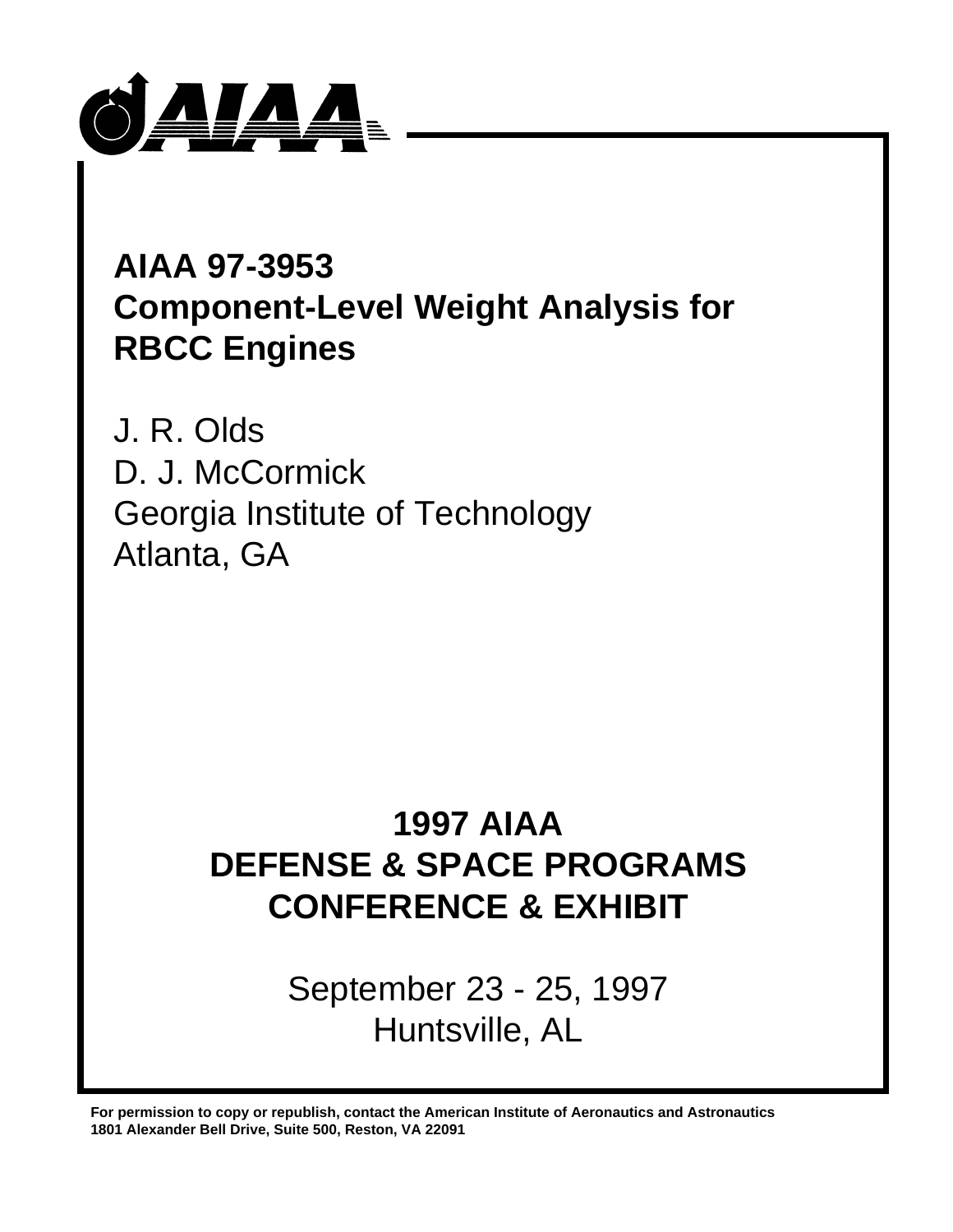# **Component-Level Weight Analysis for RBCC Engines**

Dr. John R. Olds<sup>\*</sup> David J. McCormick† Aerospace Systems Design Laboratory School of Aerospace Engineering Georgia Institute of Technology, Atlanta, GA 30332-0150

# **ABSTRACT**

Rocket-based combined-cycle (RBCC) engines have recently received increased attention for use on advanced, reusable space launch vehicles. By combining conventional rocket and airbreathing operating modes into an integrated unit, they have given designers a middle ground between the highthrust, low- $I_{sn}$  characteristics of a pure rocket and the low-thrust, high- $I_{sn}$  of pure airbreathers. Engine weight (or thrust-to-weight ratio) is a highly sensitive parameter in the design of advanced reusable launch vehicles. While substantial experience exists with ground-test engines from the 1960's, little parametric data exists to help conceptual designers predict weight for today's advanced technology, flight-weight RBCC engines.

This paper reports a new set of component-level parametric weight estimating equations for advanced RBCC engines. These equations are derived from topdown regression analysis of historical data and include variables to account for advanced technologies and materials. Component weight equations are given as functions of engine geometry, internal pressure, flight modes, etc. Taken together, the equations are used to build up an overall RBCC weight estimation model — WATES. This spreadsheet-based model is not intended to replace a more detailed weight analysis, but rather to assist conceptual vehicle designers in assessing the relative advantages of various engine concepts. Sample RBCC engine weight predictions are given.

 $\overline{a}$ 

Copyright  $\odot$  1997 by John R. Olds and David J. McCormick. Published by the American Institute of Aeronautics and Astronautics, Inc. with permission.

#### **NOMENCLATURE**

| inlet or cowl frontal area (sq. inches)    |
|--------------------------------------------|
| complexity factor for variable geometry    |
| ejector ramjet                             |
| ejector scramjet                           |
| specific impulse (sec.)                    |
| length-to-diameter ratio                   |
| liquid hydrogen                            |
| liquid oxygen                              |
| transition Mach number to rocket mode      |
| Mixer-Diffuser-Combustor                   |
| internal static design pressure (psia)     |
| fan (total) pressure ratio                 |
| Rocket-Based Combined-Cycle                |
| supercharged ejector ramjet                |
| supercharged ejector scramjet              |
| sea-level static (take off condition)      |
| thrust-to-weight ratio                     |
| <b>Technology Availability Date</b>        |
| <b>Technology Reduction Factor</b>         |
| internal volume of MDC (cubic inches)      |
| Weight Assessment Tool for Engine Scaling  |
| Weight Breakdown Structure                 |
| Weight Estimating Rlationship              |
| rocket primary weight flow rate (lb/s)     |
| secondary or inlet weight flow rate (lb/s) |
| total or nozzle weight flow rate (lb/s)    |
|                                            |

# **INTRODUCTION**

# RBCC Background

Rocket-based combined-cycle (RBCC) engines represent a synergistic combination of traditional rocket and airbreathing propulsive elements within a single piece of integrated engine hardware. Similar to ramjet and scramjet airbreathing engines, RBCC consists of an inlet, diffuser, combustor, and nozzle to

*<sup>\*</sup> - Assistant Professor, School of Aerospace Engineering, senior member AIAA.*

*<sup>†</sup> - Graduate Research Assistant, School of Aerospace Engineering, student member AIAA.*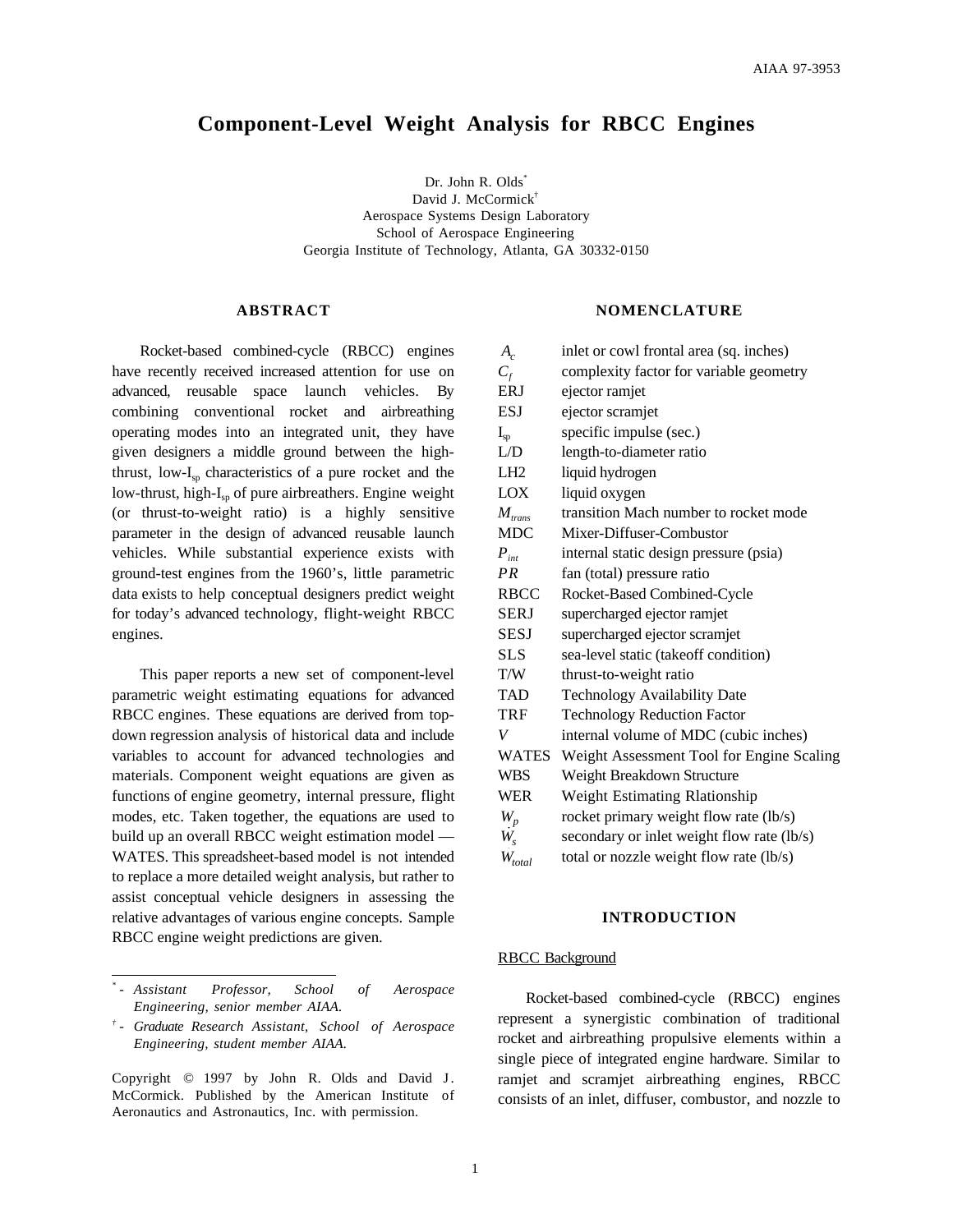

*Figure 1 - SERJ RBCC Engine Schematic*



*Figure 2 - RBCC Engine Primary Rocket*

process incoming air, add fuel, and expand the products of combustion to generate thrust (figure 1). To induce an inlet air flow and provide compression at low speeds, a small rocket (the primary rocket, figure 2) is embedded in the engine flow path near the diffuser. While not as effective at providing flow compression as a compressor-turbine combination, the rocket is lighter weight and can provide thrust in a vacuum.

Early research in RBCC propulsion was conducted in the mid-1960's and early 1970's. In a landmark study available in open literature [1], the Marquardt Company, Lockheed-California, and Rocketdyne investigated a number of RBCC (then 'composite') engine variants for NASA and the U.S. Air Force. This work was later extended to include ground-based experimental testing [2, 3]. Unfortunately, no flight testing was conducted nor was any flight weight

hardware built in this study or its follow ons. An excellent retrospective on this early work can be found in reference 4.

The decision to develop the rocket-powered Space Shuttle significantly curtailed research in hypersonics and hypersonic propulsion. However, the concept of RBCC propulsion for reusable space transportation vehicles continued to be advocated throughout the mid-1970's and 1980's by a number of researchers [5], but principally by W. Escher through a number of technical papers and articles available in a compiled form in reference 6.

25 years after the original work in the field, a resurging national interest in low cost access to space prompted vehicle designers to reconsider rocket-based combined-cycle propulsion for reusable launch vehicles. RBCC proponents point toward increased mission flexibility, relatively low gross weights, powered landing and self ferry options, offset launch capability, and synergy with military applications. Currently, active research programs sponsored and conducted by NASA - Marshall Space Flight Center [7] (with Aerojet, Kaiser-Marquardt, Pratt & Whitney, and Boeing - Rocketdyne) and NASA - Lewis Research Center are investigating RBCC engines in subscale and full-scale ground test, computer simulation, and possibly even flight test. Internationally, RBCC research is also being conducted at TNO Prins Maurtis Laboratory in The Netherlands [8].

In concert with current ground test programs, advanced vehicle designers are evaluating RBCC engine variants for a wide variety of X-vehicle and second-generation launch vehicle designs [9-14]. It is hoped that the engine test program and conceptual vehicle design efforts will synergistically lead to an increased understanding of the advantages of RBCC propulsion for low cost space launch.

#### RBCC Operating Modes

Throughout a typically launch and recovery mission, an RBCC engine will operate in a number of different propulsive modes depending on flight velocity and thrust requirements (figure 3). An RBCC-powered launch vehicle begins its ascent in ejector mode. This mode mainly utilizes the rocket primaries to provide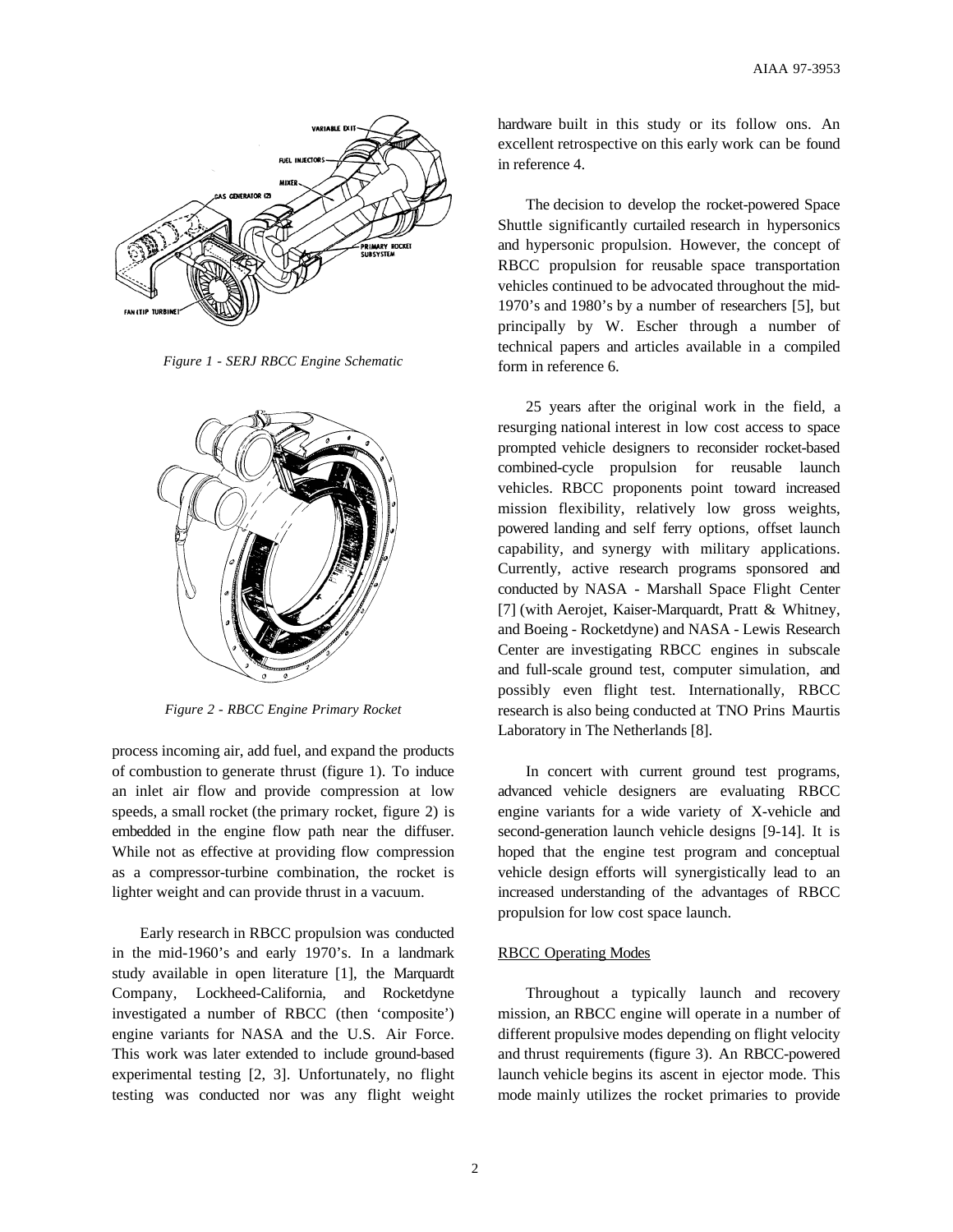

*Figure 3 - Typical RBCC Engine Performance (ref. 6)*

thrust and to entrain additional airflow from the atmosphere. A low-pressure ratio fan can also be added to this operating mode in order to improve performance. The next phase begins at about Mach 2 to 3 when sufficient ram pressure is generated to shut off the rocket primaries and operate the engine in ramjet mode. The fan can function up to Mach 3 constituting fan-ramjet mode. At around Mach 3, the fan is removed from the flow or windmilled and the engine begins operating in pure ramjet mode up to around Mach 6. At this time, depending on the type of engine, the system either transitions to rocket mode or proceeds through scramjet mode up the vehicle's transition Mach number. Once in rocket mode, the engine inlet is closed and the rocket primaries provide thrust for the vehicle until it reaches its target orbit. In some RBCC variants, it is even practical to provide a powered landing capability.

#### Available RBCC Weight Database

As previously mentioned, the most thorough study of rocket-based combined-cycle engines to date in open literature was conducted in the mid-60's by the Marquardt Company, Lockheed - California, and Rocketdyne under NASA and Air Force sponsorship [1]. This study provided reasonably detailed weight predictions for a number of RBCC engine configurations using then state-of-the-art materials and construction technologies. However, 30 years of engine technology advancements have left today's designers with only this rough order of magnitude starting point for RBCC engine weights. Recent vehicle studies employing RBCC engines have applied technology reduction factors to the original point

design data to approximate weight reductions derived from advanced materials, subsystems, and design innovation. While acceptable for very early conceptual design, more sophisticated conceptual design will require a more accurate and *parametric* weight estimation capability. The research reported in this paper is a first attempt to fill that need.

# **COMPONENT WEIGHT EQUATIONS**

Unlike detailed weight estimation in which the engine geometry and operating conditions are known and fixed (leading to a detailed 'point' analysis), engine weight estimation for conceptual design requires a parametric model of weight as it changes with various engine design characteristics. For example, a vehicle designer might what to know the impact of increasing the transition Mach number from airbreathing to rocket RBCC mode for a given concept. While the trajectory and engine performance model will predict a gross weight decrease for this trade, the engine weight model should predict an engine weight increase as the engine inlet is required to increase. The net result of the trade is not intuitive and will depend on the individual parametric models involved.

# Overall Methodology

Parametric weight models are typically a set of algebraic or exponential regression analysis curves in which the dependent variable (weight) is given as a function of one or more relevant independent variables that are likely to be available to conceptual designers (e.g. engine pressure, surface areas, inlet area, maximum Mach number, weight flow rate). These regression analysis curves are called weight estimating relationships, WER's. In building the WER's, one of two approaches can be taken. A 'bottom-up' approach might investigate each engine hardware component in engineering detail to determine how it would be designed, how thick the walls might have to be, what materials would be used, what non-structural weights would be included, etc. These engineering models for each component would then be rolled up to an overall engine weight estimate.

The second approach to building WER's is a 'topdown' analysis. Starting with a database of historical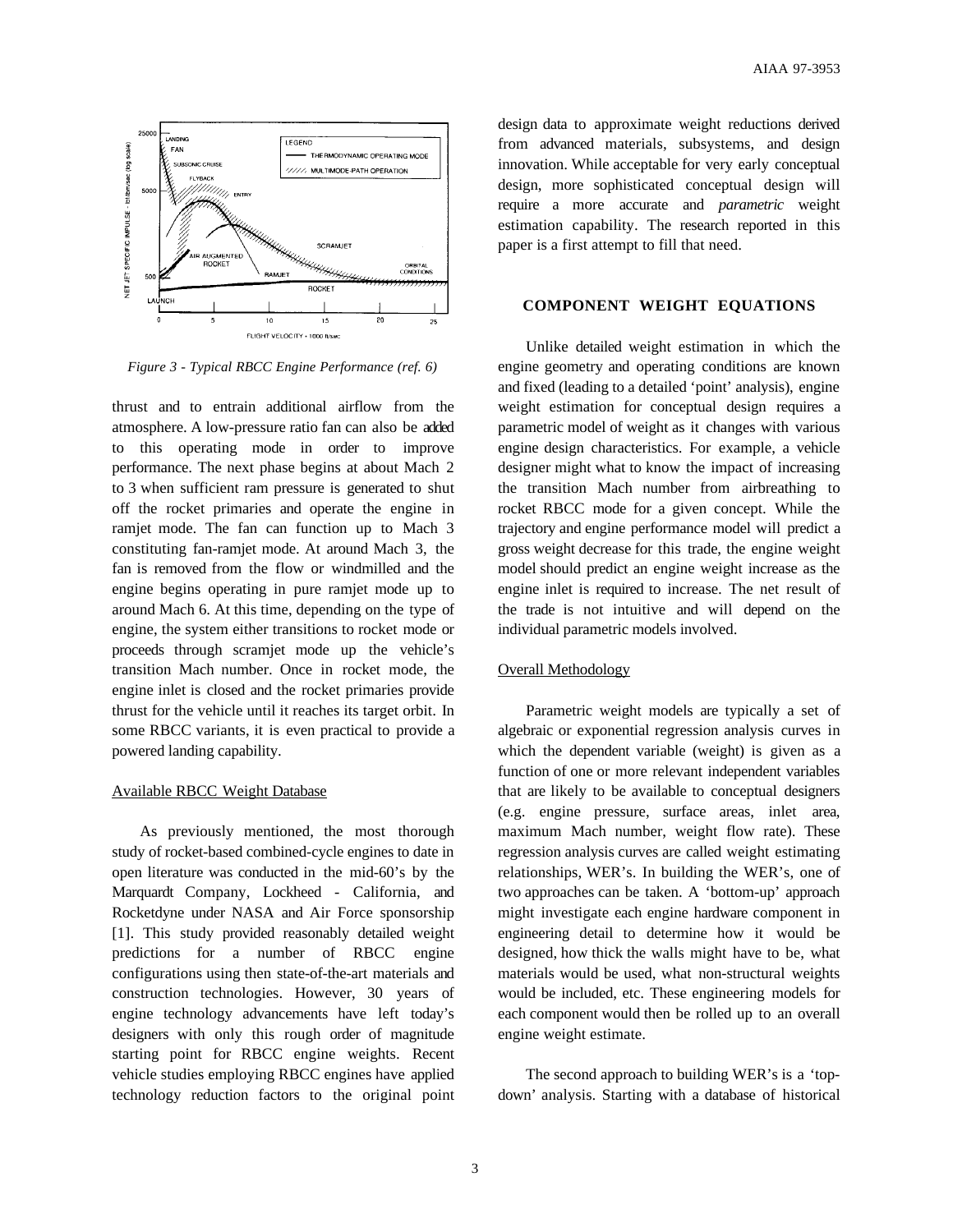RBCC engine designs, a set of parametric weight equations could be fit for each component a as function of an appropriate set of design characteristics. This approach is naturally limited by the data diversity available in the database. For example, if the majority of the database uses structural materials available in the 1960's, then the regression equations cannot predict the weight advantages available from more modern aerospace materials. To attempt to capture the weight advantages of modern and future technologies, a technology reduction factor (TRF) is typically applied to top-down WER's. A factor of (1 - TRF) is used to linearly scale a WER down to account for new materials, new design innovations, or new manufacturing techniques. A TRF of zero represents baseline technology from the source database.

The authors' current research effort in RBCC engine weight estimation will eventually lead to the creation of both a bottom-up and a top-down set of engine component WER's. The initial work reported in this paper is a top-down model based on regression analysis of historical, analytical RBCC engine designs. The primary database used to fit the WER's are the class 1 and class 3 engine weight statements available in reference 1 (hereafter referred to as NAS7- 377). These weight statements are 'paper point design' predictions of what a flight-weight engine of each type might weigh as determined by Marquardt given the technology of the day. Independent variables in each resulting WER were selected by the authors based on the accuracy of the curve fit, engineering insight into primary weight drivers, and variables likely to be available to conceptual launch vehicle designers.

While the source database in NAS7-377 is rather extensive (36 class 1 engine statements and 2 class 3 engine statements), it is limited in diversity of certain variables that are likely to be important to conceptual vehicle designers. For example, all of the database engines are of axisymmetric configuration. All use LOX/LH2 propellants. Most fall only in the 200 klb - 250 klb thrust class. Peak internal static pressures are typically limited to 100 psi - 150 psi. Maximum airbreathing Mach numbers are either 6 or 12 depending on whether the engine is a ramjet or ramjet/scramjet. TRF's are required to account for modern materials and design innovations. Users of the parametric WER's reported in this paper are cautioned

against using the model outside of these variable ranges. It is the authors' hope that engine weight predictions derived from current RBCC research efforts at Aerojet, Kaiser-Marquardt, Pratt & Whitney, and Boeing - Rocketdyne will be published in the open literature so that they might be used to improve the diversity and utility of present model.

### Curve Fit Technique

For the WER regression curve fits in the model, a least squares method assuming a function of the general form,

$$
Weight = C * x_1^{b1} * x_2^{b2}
$$
 (1)

was used. This equation was then linearized to form,

$$
\ln(Weight) = \ln(C) + b1 * \ln(x_1) + b2 * \ln(x_2)
$$
 (2)

A standard least squares regression analysis approach is used to determine the unknown constants of each function. Once the constants are determined, the equation is rewritten in the form of equation (1).

### Weight Breakdown Structure

A component weight breakdown structure (WBS) was used for this study patterned after the data available in NAS7-377. WER's were created for six subsystems — the optional supercharging fan subsystem (further broken down into fan and gas generator), the primary rocket, the mixer-diffuser-combustor subsystem, the exit nozzle subsystem, controls and lines, and the inlet. The first five components comprise the 'uninstalled' engine weight. These major components and key model variables are illustrated in figure 4. In



*Figure 4 - RBCC Weight Model Variables*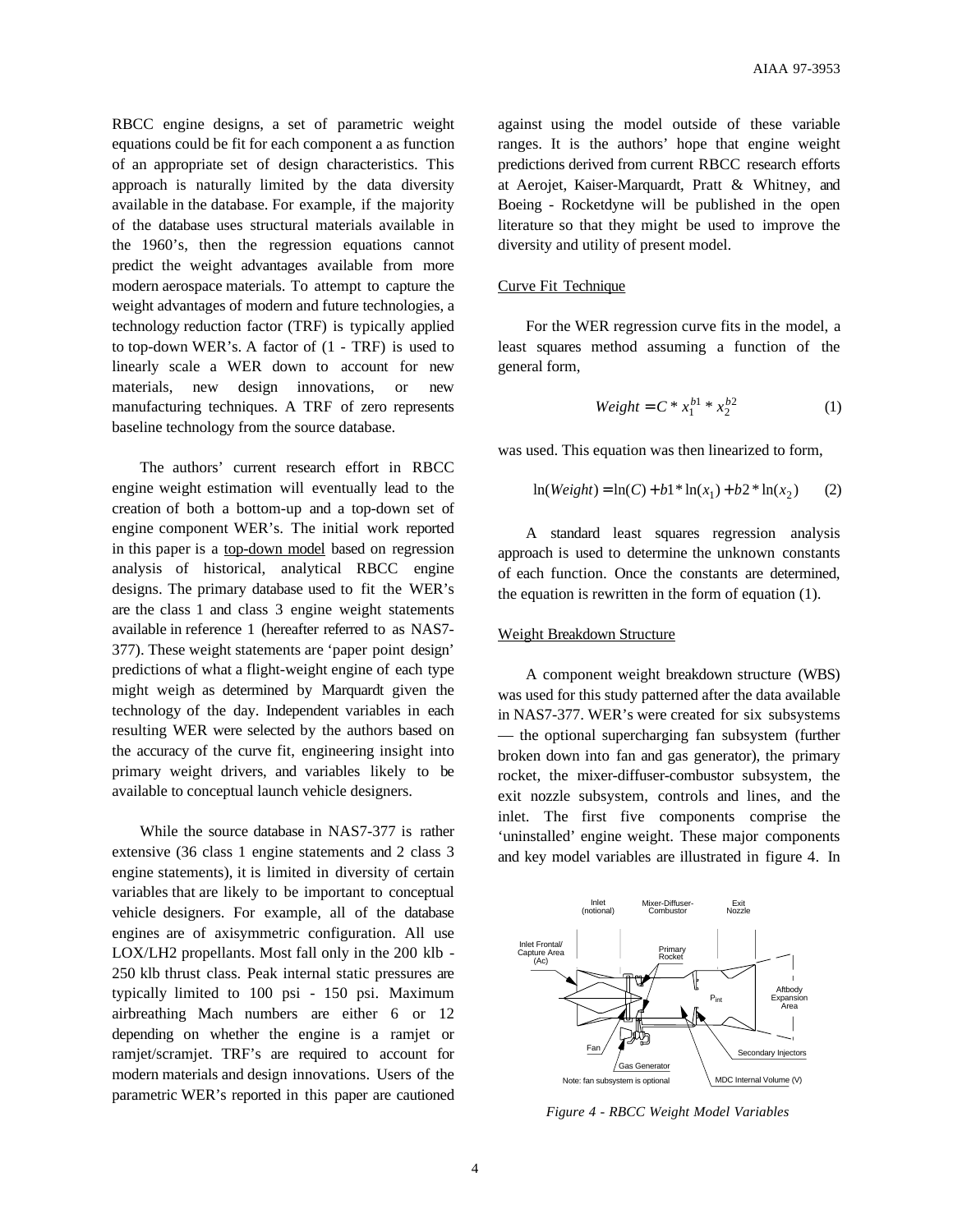addition, a provision is included to attach a contingency weight to the engine weight prediction (a growth margin). However, the weights reported later in this study assume that a growth margin will be added to all weights at the vehicle level, so here the engine weight contingency is zero. The decision to add contingency at the engine level, the vehicle level, or both is ultimately a designer decision. A brief discussion of each component and independent variables used to determine its WER follows.

# *Fan Subsystem*

The fan subsystem was treated as two parts, the fan and the gas generator. This provides a better curve fit than combining the two and gives a clearer picture of the effects of the two variables. Trial and error determined for the fan that secondary air weight flow at sea-level (the air weight flow rate through the inlet,  $\dot{W}_s$ ) provides the best fit. This variable gives a good measure of the size of the component and is readily available in a conceptual design environment.

The other fan subcomponent, the gas generator, drives the fan and must change with a variable that is a good measure of the power output of the subsystem. NAS7-377 reveals a strong correlation between the weight of the gas generator and total pressure ratio (the increase in stagnation pressure across the fan, *PR*). These factors indicate that pressure ratio should provide good fit, and it does. One would also expect the gas generator weight to be a function of the secondary mass flow rate. However, the NAS7-377 data showed little effect of this variable over its limited range of data. Users of this weight model are therefore cautioned to be wary of the gas generator weight when varying the secondary mass flow to extreme values.



*Figure 5 - Curve Fit of Fan Gas Generator*

# *Primary Rocket Subsystem*

For the primary rocket system, exit area ratio and primary weight flow were initially considered as variables for regression analysis. Most of the rocket primaries in the NAS7-377 database, however, have a Mach 3 exit velocity. As a result for isentropic flow, the exit area ratio is fixed. Primary weight flow and temperature determine the throat area which then fixes the geometry of the primary. All of the primaries analyzed were stoichiometric LOX/LH2 so their combustion temperatures were similar. For this reason, the rocket primary subsystem scales only with primary weight flow rate. The curve fit for this analysis is in Figure 6.

#### *Mixer-Diffuser-Combustor Subsystem*

Initially, a curve fit for internal component volume (*V*) and maximum internal static pressure  $(P_{int})$ was proposed to predict the weight of the Mixer-



*Figure 6 - Curve Fit of Primary Rocket Subsystem*



*Figure 7 - Curve Fit of Mixer-Diffuser-Combustor*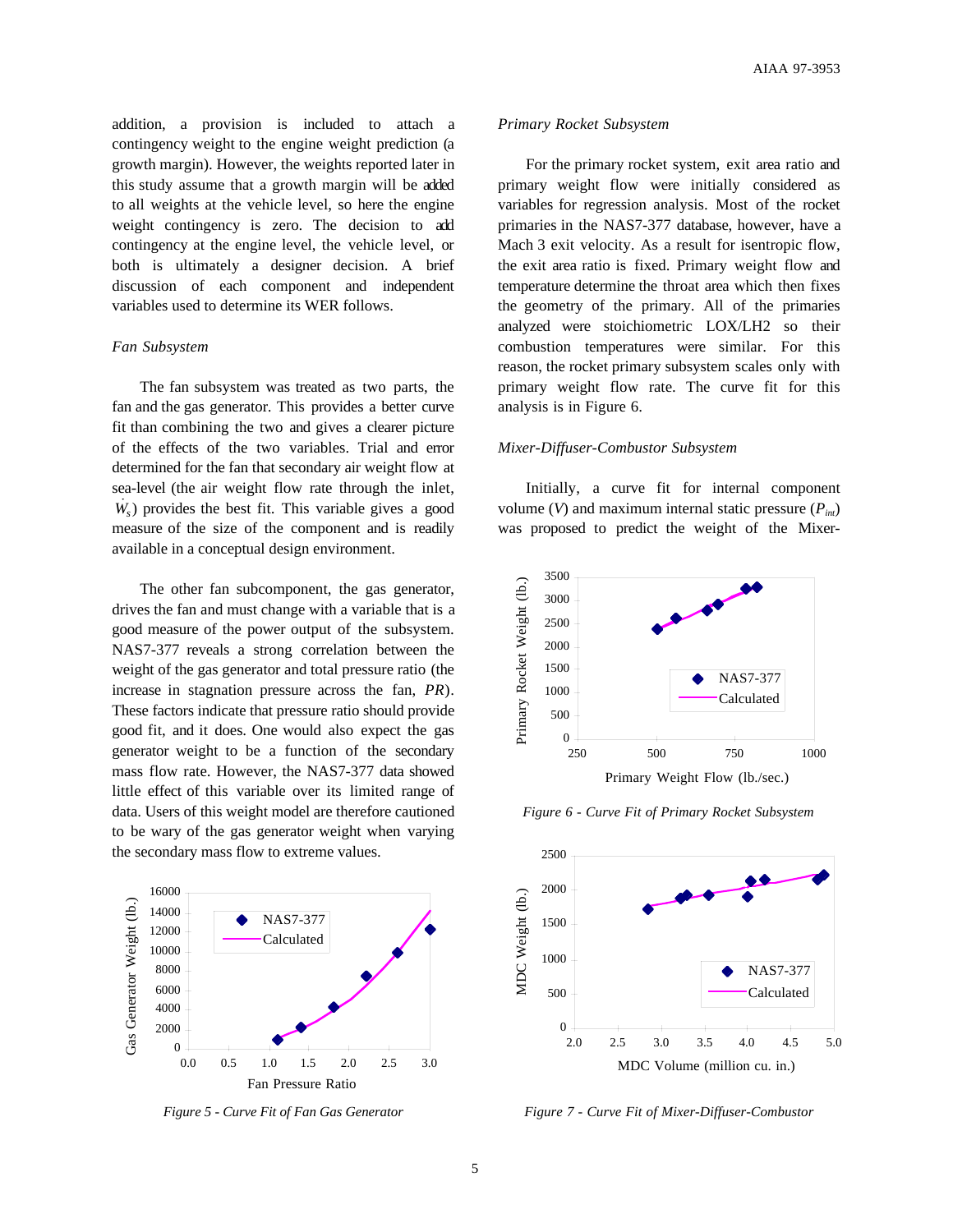Diffuser-Combustor (MDC) subsystem. Since the MDC shell is similar to a pressure vessel, the weight of the MDC was somewhat arbitrarily assumed to scale *linearly* with maximum internal pressure. MDC weight variation with internal volume (average crosssectional area times MDC length) was assumed to be exponential as determined by a regression fit. The input dataset for the MDC weight versus internal volume is shown in figure 7. The fuel injection system was assumed to be a fixed percentage of MDC weight and has been included in the overall weight estimate.

# *Exit Nozzle Subsystem*

The curve fit for the weight of the variable geometry exit nozzle was found to correspond well to the transition Mach number  $(M_{trans})$  and total engine weight flow rate  $(\dot{W}_{total})$ .  $M_{trans}$  is the maximum airbreathing mode Mach number at which the engine will operate — that is, the Mach number at which the engine transitions to rocket mode.  $M_{trans}$  gives an estimate of the size of the nozzle expansion area required.  $\dot{W}_{total}$  is the maximum total weight flow rate exiting the nozzle (primary rocket + secondary inlet + fuel injected directly into the combustor). A complexity factor,  $C_f$ , was included to scale the WER up or down depending on configuration differences between the baseline nozzle and a comparative system.  $C_f$  = 1 implies a variable geometry exit nozzle similar to those in NAS7-377. However, other types of variable exits as well as fixed nozzles can be analyzed using an appropriate complexity factor. For example, a fixed geometry exit with a thermal choke might have a  $C_f$  of 0.85 - 0.90. Selection of an appropriate  $C_f$  is the responsibility of the designer.

# *Controls and Lines*

Controls and lines weight is modeled as a percentage of other relevant component weights in the engine. In this simple WER, as engine weight and size grow, the controls and lines weight will follow linearly. Note that this subsystem is therefore indirectly affected by weight reducing technologies in other parts of the engine.

# *Inlet*

The baseline for the inlet model is a 2-D, variable geometry ramp inlet similar to that proposed in NAS7-377. A number of independent variables were considered for an inlet WER. The primary scaling effects are an increasing inlet length-to-diameter ratio (L/D) with maximum Mach number, and increasing inlet weight with increasing surface area. A reasonable curve fit to the NAS7-377 data was found using  $M_{trans}$ and inlet capture area  $(A<sub>c</sub>)$  as independent variables raised to exponential powers. Here  $A_c$  is the physical frontal area of the inlet or cowl — not a theoretical capture area extending to infinity.  $A_c$  therefore remains constant with flight condition. Note that since inlet surface area is a function of diameter \* length and L/D is a function of  $M_{trans}$ ,  $A_c$  \*  $M_{trans}$  is a suitable surrogate for diameter  $*$  diameter  $*$  (L/D) or inlet surface area.

A complexity factor is included in the inlet WER to account for different variable geometry configurations as well as for components that are not needed when there is a fixed geometry inlet.  $C_f = 1$ represents a 2-D variable geometry inlet with mechanical ramps. A simpler, fixed geometry inlet might have a  $C_f$  of 0.70 - 0.75. The selection of an appropriate complexity factor is left to the designer.

Improving the accuracy of the inlet subsystem weight prediction is a high priority, as it often comprises fifty percent or more of the installed weight. The inlet regression analysis was significantly limited by a sparse historical database.

# **RESULTS**

#### Top-Down WER's

A summary of the WER's for the top-down RBCC WBS is given in table 1. For each equation, the result is a weight in pounds. Required units for each of the independent variables are given in the notes section. Again, users of these WER's are cautioned against using them to predict engine weights for inputs significantly dissimilar to those in the reference database (the datapoints in figures 5 - 7).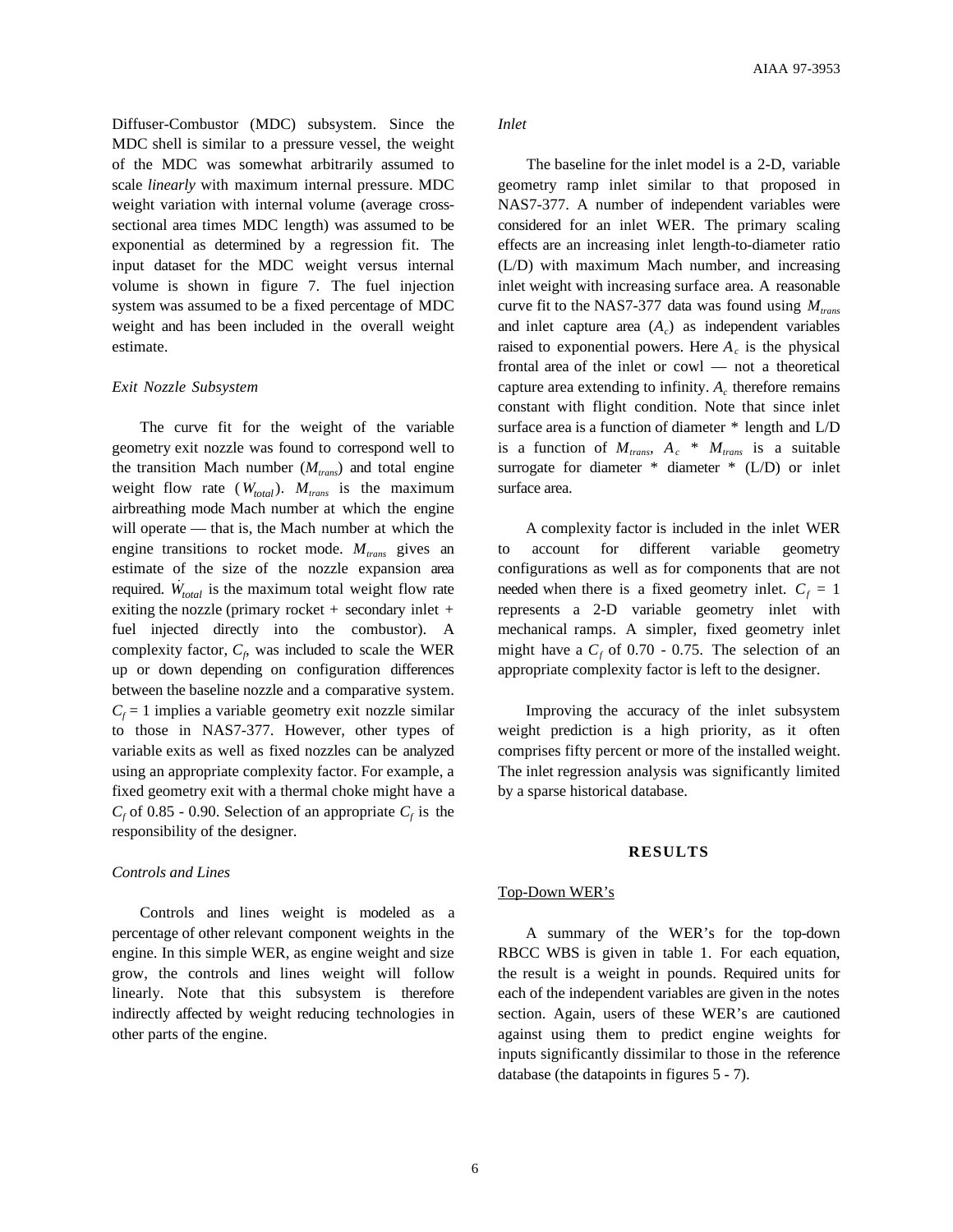# *Table 1 - RBCC Weight Estimating Relationships*

| Engine WBS                     | <b>Weight Estimating Relationship</b><br>(results in lbs.)                     | Eqn.<br>#      | <b>Notes</b>                                                                                                                       |
|--------------------------------|--------------------------------------------------------------------------------|----------------|------------------------------------------------------------------------------------------------------------------------------------|
| 1.0 Fan Subsystem (optional)   |                                                                                |                |                                                                                                                                    |
| - supercharging fan            | $Weight = 67.5 * W_s^{0.4518} * (1 - TRF)$                                     | W <sub>1</sub> | $W_s$ is secondary flow rate through inlet in lb/s                                                                                 |
| - gas generator                | $Weight = 807.2 * PR^{2.515} * (1 - TRF)$                                      | W <sub>2</sub> | <i>PR</i> is fan pressure ratio (total pressure increase)                                                                          |
| 2.0 Primary Rocket             | $Weight = 39.45 * \dot{W}_{p}^{0.6601} * (1 - TRF)$                            | W3             | $W_p$ is primary rocket flow rate in lb/s                                                                                          |
| 3.0 Mixer-Diffuser-Combustor   | $Weight = 3.324 * V^{0.4229} * (P_{int} / 150 \text{ psi}) * (1 - TRF)$        | W4             | V is MDC internal volume in cubic in., $P_{int}$ is maximum<br>internal MDC static pressure in psia                                |
| 4.0 Exit Nozzle                | $Weight = C_f * 3298.2 * M_{trans}^{-0.3364} * W_{total}^{0.1173} * (1 - TRF)$ | W <sub>5</sub> | $W_{total}$ is total mass flow through nozzle in lb/s, $M_{trans}$ is<br>max. airbreathing Mach number, $C_f$ is complexity factor |
| 5.0 Controls & Lines           | $Weight = 0.15 * \sum (eqn.W2 + eqn.W3 + eqn.W4)$                              | W6             | note, TRF's from other components will affect controls                                                                             |
| 6.0 Contingency                | Weight = margin _ percentage * $\sum$ (eqns.W1 – W6)                           | W <sub>7</sub> | alternately, contingency can be added at the vehicle level                                                                         |
|                                |                                                                                |                |                                                                                                                                    |
| Uninstalled Engine Weight      | $Weight = \sum (eqns.W1 - W7)$                                                 |                |                                                                                                                                    |
|                                |                                                                                |                |                                                                                                                                    |
| 7.0 Inlet                      | $Weight = C_f * 154.21 * M_{trans}^{0.4894} * A_c^{0.75} * (1 - TRF)$          | W8             | $A_c$ is cowl or inlet frontal area in sq. in., $M_{trans}$ is max.<br>airbreathing Mach number, $C_f$ is complexity factor        |
|                                |                                                                                |                |                                                                                                                                    |
| <b>Installed Engine Weight</b> | $Weight = \sum (eqns.W1-W8)$                                                   |                |                                                                                                                                    |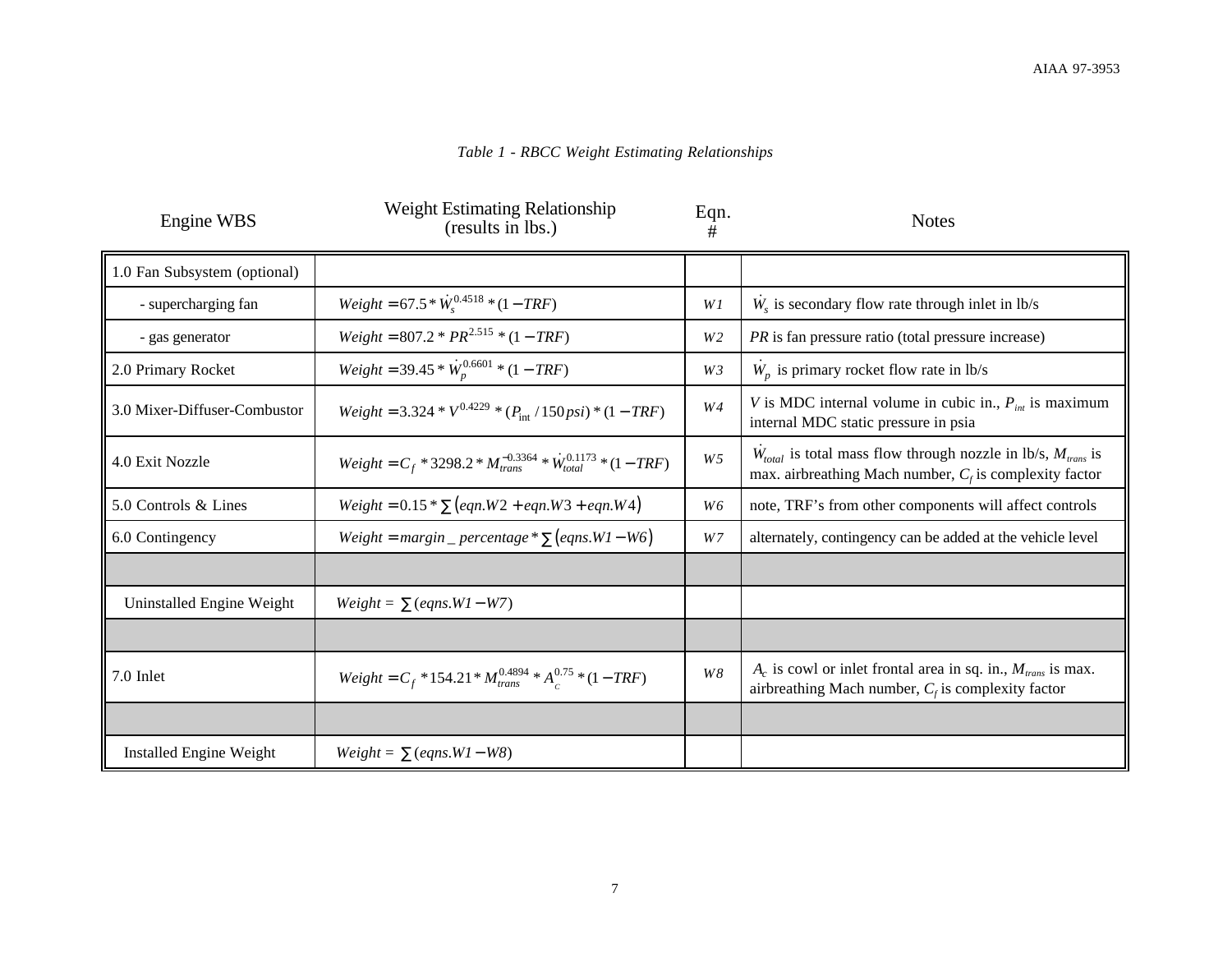Technology reduction factors (TRF's) for the five major WBS subsystems are listed in table 2 versus technology availability date (TAD). The TRF's increase with future TAD's, thereby accounting for weight saving advanced materials, design innovation, and improved manufacturing techniques. These TRF's were derived from similar data available in the reference 5 (hereafter, referred to as the Astronautics report) and, in some cases, from the authors' engineering judgment. TRF's for the fan subsystem (used for both the fan and the gas generator) were derived from goals established by the Air Force/NASA integrated highperformance turbine engine technology (IHPTET) program phase 2 and 3 goals [15].

#### *Table 2 - Technology Reduction Factors (TRF's)*

Technology Availability Date (TAD)

|                   | 1965 | 1995 | 2005 | 2015 |
|-------------------|------|------|------|------|
| fan<br>$(1985=0)$ | N/A  | 0.38 | 0.50 | 0.60 |
| primary           |      | 0.19 | 0.31 | 0.42 |
| <b>MDC</b>        |      | 0.13 | 0.39 | 0.57 |
| nozzle            |      | 0.44 | 0.58 | 0.68 |
| inlet             |      | 0.44 | 0.55 | 0.64 |

# WATES (Weight Assessment Tool for Engine Scaling)

The WER's in table 1 and the TRF's in table 2 were combined to form a Microsoft Excel spreadsheetbased model for RBCC engines. The model is called WATES — Weight Assessment Tool for Engine Scaling. WATES consists of a data input sheet were a user can enter required variables such as engine dimensions, PR,  $M_{trans}$ ,  $P_{int}$ , technology availability date, etc. WATES then creates a properly formatted weight statement (WBS) for the engine and calculates engine T/W. The weight statement in WATES further subdivides the major subsystem weights to a second level based on historical sub-component contributions derived for NAS7-377. For example, the WERpredicted weight for the MDC subsystem is apportioned into mixer, diffuser, combustor, centerbody, turbopump, and fuel injectors based on historical contributions to MDC. A sample of the WATES WBS is shown in figure 8. WATES is a public model available on request from the authors.

|     | <b>RBCC Engine Weight Statement</b><br>SERJ, Ejector: Stoich, Combustor: Full Scale Ramjet<br>2005 TAD |           |                      |              |
|-----|--------------------------------------------------------------------------------------------------------|-----------|----------------------|--------------|
|     |                                                                                                        |           |                      |              |
| 1.0 | Fan Subsystem                                                                                          |           |                      | 1840 lbm.    |
|     | Fan Assembly                                                                                           |           | 303 lbm.             |              |
|     | <b>Gas Generators</b>                                                                                  | 1120 lbm. |                      |              |
|     | Frame and Trunnion Unit                                                                                |           | 79 lbm.<br>157 lbm.  |              |
|     | Compartment Structure<br>Cover                                                                         |           | 39 lbm.              |              |
|     | Actuator                                                                                               |           | 28 lbm.              |              |
|     | <b>Transition Section</b>                                                                              |           | 81 lbm.              |              |
|     | Miscellaneous                                                                                          |           | 34 lbm.              |              |
| 2.0 | Primary Rocket Subsystem                                                                               |           |                      | 1638 lbm.    |
|     | Rocket Chamber Assembly                                                                                |           | 402 lbm.             |              |
|     | Support Structure                                                                                      |           | 576 lbm.             |              |
|     | Turbopumps                                                                                             |           | 286 lbm.             |              |
|     | <b>Gas Generator</b>                                                                                   |           | 115 lbm.             |              |
|     | Ducting and Valves                                                                                     |           | 72 lbm.              |              |
|     | Starting System and Misc.                                                                              |           | 187 lbm.             |              |
| 3.0 | Mixer/ Diffuser /Combustor Subsystem                                                                   |           |                      | 850 lbm.     |
|     | Mixer                                                                                                  |           | 184 lbm.             |              |
|     | Diffuser                                                                                               |           | 166 lbm.             |              |
|     | Fuel Injection Unit                                                                                    |           | 136 lbm.             |              |
|     | Combustor                                                                                              |           | 150 lbm.<br>169 lbm. |              |
|     | Forward Centerbody                                                                                     |           |                      |              |
| 4.0 | Turbopump and Miscellaneous                                                                            |           | 45 lbm.              | 1782 lbm.    |
|     | Exit Nozzle Subsystem<br>Exit Bell                                                                     |           | 457 lbm.             |              |
|     | <b>Translating Ring Assembly</b>                                                                       |           | 500 lbm.             |              |
|     | <b>Fixed Plug</b>                                                                                      |           | 393 lbm.             |              |
|     | Actuator unit                                                                                          |           | 347 lbm.             |              |
|     | Miscellaneous                                                                                          |           | 85 lbm.              |              |
| 5.0 | Controls, Lines                                                                                        |           |                      | 219 lbm.     |
|     | Control Assemblies                                                                                     |           | 17 lbm.              |              |
|     | Valves and Lines                                                                                       |           | 202 lbm.             |              |
|     | Total Weight, Dry                                                                                      |           |                      | 6329<br>Ibm. |
|     | Inlet, typical                                                                                         |           |                      | 6718 lbm.    |
|     | <b>Total Weight Installed</b>                                                                          |           |                      | 13047 lbm.   |
|     | Thrust at liftoff                                                                                      |           |                      | 269000 lb.   |

*Figure 8 - Sample Weight Statement from WATES*

# Comparison with Historical Weight Estimates

Since comparison with flight weight engines was not possible, WATES is compared point design engine data in NAS7-377 [1] and the Astronautics report [5], the same database used to construct much of the information in the model. Recall that WATES is a *parametric* model capable of analyzing a variety of engine concepts. This comparison will show how closely WATES predicts engines in its own database, which is the most accuracy that can be expected.

Table 3 and figure 9 compare WATES installed weight estimates with four RBCC engines in NAS7- 377. As identified, there are four different RBCC configurations — ejector ramjet (ERJ), supercharged ejector ramjet (with fan, SERJ), ejector scramjet (ESJ), and supercharged ejector scramjet (SESJ). The

*Table 3 - WATES vs. NAS7-377 Results*

| Type            | Thrust      | NAS7-377   | WATES      |
|-----------------|-------------|------------|------------|
| ERJ (class 1)   | 250,000 lb. | 16,969 lb. | 17,422 lb. |
| SERJ (class 3)  | 203,000 lb. | 23,655 lb. | 23,249 lb. |
| $ESJ$ (class 1) | 250,000 lb. | 18,612 lb. | 20,787 lb. |
| SESJ (class 1)  | 250,000 lb. | 21,421 lb. | 24,894 lb. |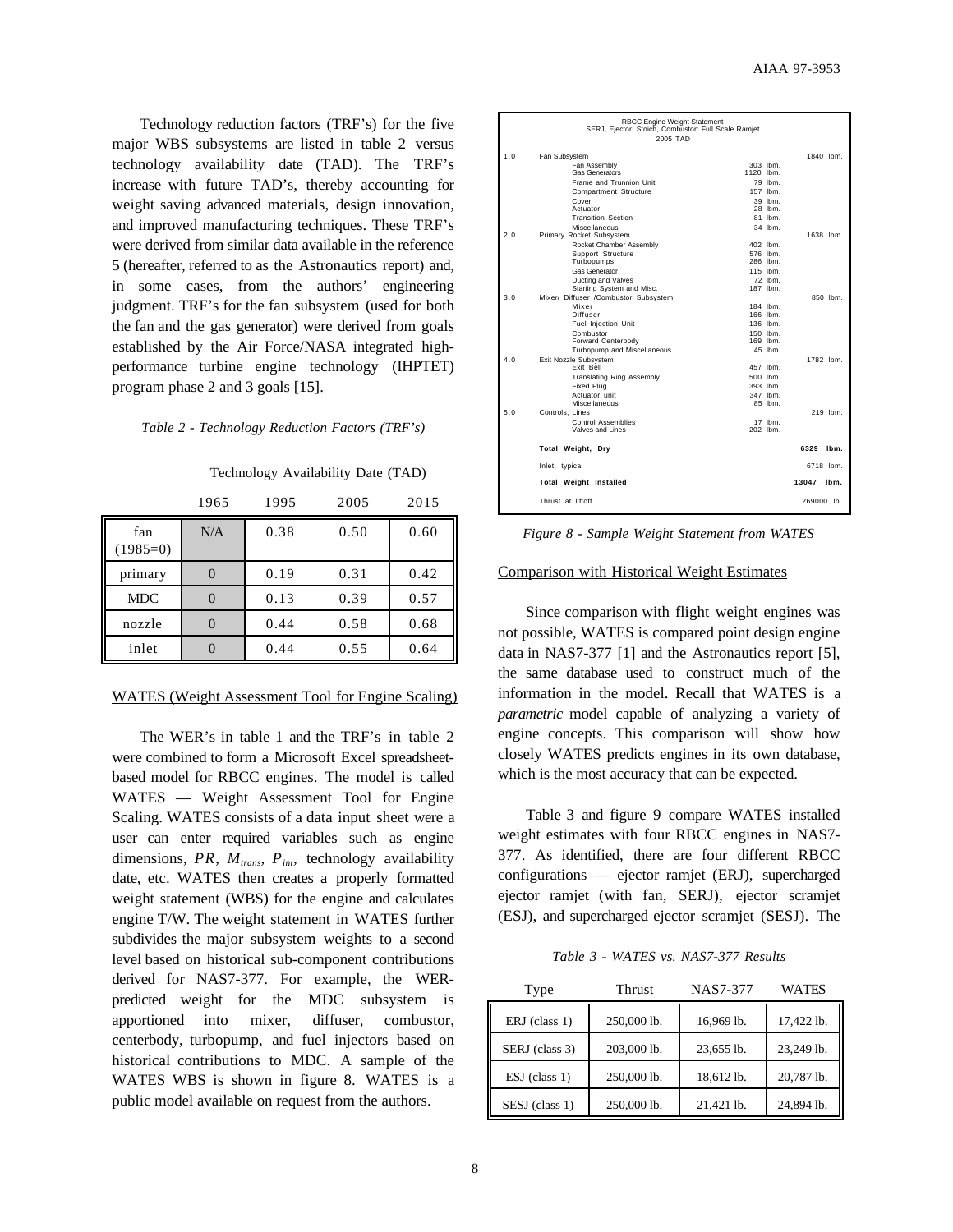

*Figure 9 - Comparison of NAS7-377 and WATES*

weight estimate for SERJ engine is from the more detailed class 3 stage of the original study. All engines are based on a 1965 TAD. As the table shows, the comparison is quite good for the class 3 engine. The low exit nozzle weights of the class 1 NAS7-377 cause the slight discrepancy in the other comparisons. However, in all cases the weight trends among the different engines are captured. Supercharged and scramjet-capable variants are heavier as expected.

Table 4 and figure 10 are comparisons of WATES installed weights with engine weights from the

| Type        | <b>Thrust</b> | Astronautics | <b>WATES</b> |
|-------------|---------------|--------------|--------------|
| ESJ (1985)  | 250,000 lb.   | 18,378 lb.   | 19,479 lb.   |
| SESJ (1985) | 250,000 lb.   | 22,586 lb.   | 24,055 lb.   |
| ESJ (1995)  | 250,000 lb.   | 14,546 lb.   | 15,338 lb.   |
| SESJ (1995) | 250,000 lb.   | 17,292 lb.   | 18,174 lb.   |



 *Figure 10 - Comparison of Astronautics and WATES*

Astronautics report. Two RBCC configurations are compared, ESJ and SESJ, but this time the technology availability date is varied from 1965 to 1995. WATES estimates the installed weight slightly higher than the Astronautics report (as much a 6.5%) in each case, but the trends are accurately captured. That is, the advancement of technology lowers installed weight and supercharged engines are expected to weight more.

While more accuracy is certainly desired between WATES and the comparison engine weights from the historical database, it is important to remember that WATES is not intended to replace detailed weight models. Rather, it is intended as a fast, flexible tool for estimating engine weight in the conceptual design or trade study environment. In such an environment, it is often the *relative* comparison (i.e. the trends) between engine concepts that matters most. For its intended application, WATES is more than adequate. The following section illustrates typical engine-level trade study results that can be produced with WATES. A future goal is to demonstrate similar trade results in an integrated vehicle-level synthesis environment.

#### Typical Trade Studies using WATES

To facilitate trade studies of the WATES model, 2005 TAD reference versions of two of the most commonly considered engines, the ejector scramjet and the supercharged ejector ramjet, were created (table 5). The results of the following trade studies are compared based on installed engine thrust-to-weight ratio (T/W).

| Parameter                    | <b>SERJ</b>          | <b>ESJ</b>            |
|------------------------------|----------------------|-----------------------|
| Thrust (SLS)                 | 269 klb.             | 226 klb.              |
| $A_c$                        | 144 ft. <sup>2</sup> | $80 \text{ ft.}^2$    |
| $\boldsymbol{M}_{trans}$     | 6                    | 12                    |
| Mixer L/D                    | 1                    | 3                     |
| <b>MDC</b> Volume            | 896 ft. $3$          | 1781 ft. <sup>3</sup> |
| $\dot{W}_p$                  | 597 $lb/s$           | 597 $lb/s$            |
| $\dot{W}_s$                  | $1791$ lb/s          | $1015$ lb/s           |
| $W_{total}$                  | $2440$ lb/s          | $1638$ lb/s           |
| fan PR                       | 1.5                  | no fan                |
| $P_{\scriptscriptstyle int}$ | 150 psia.            | 100 psia.             |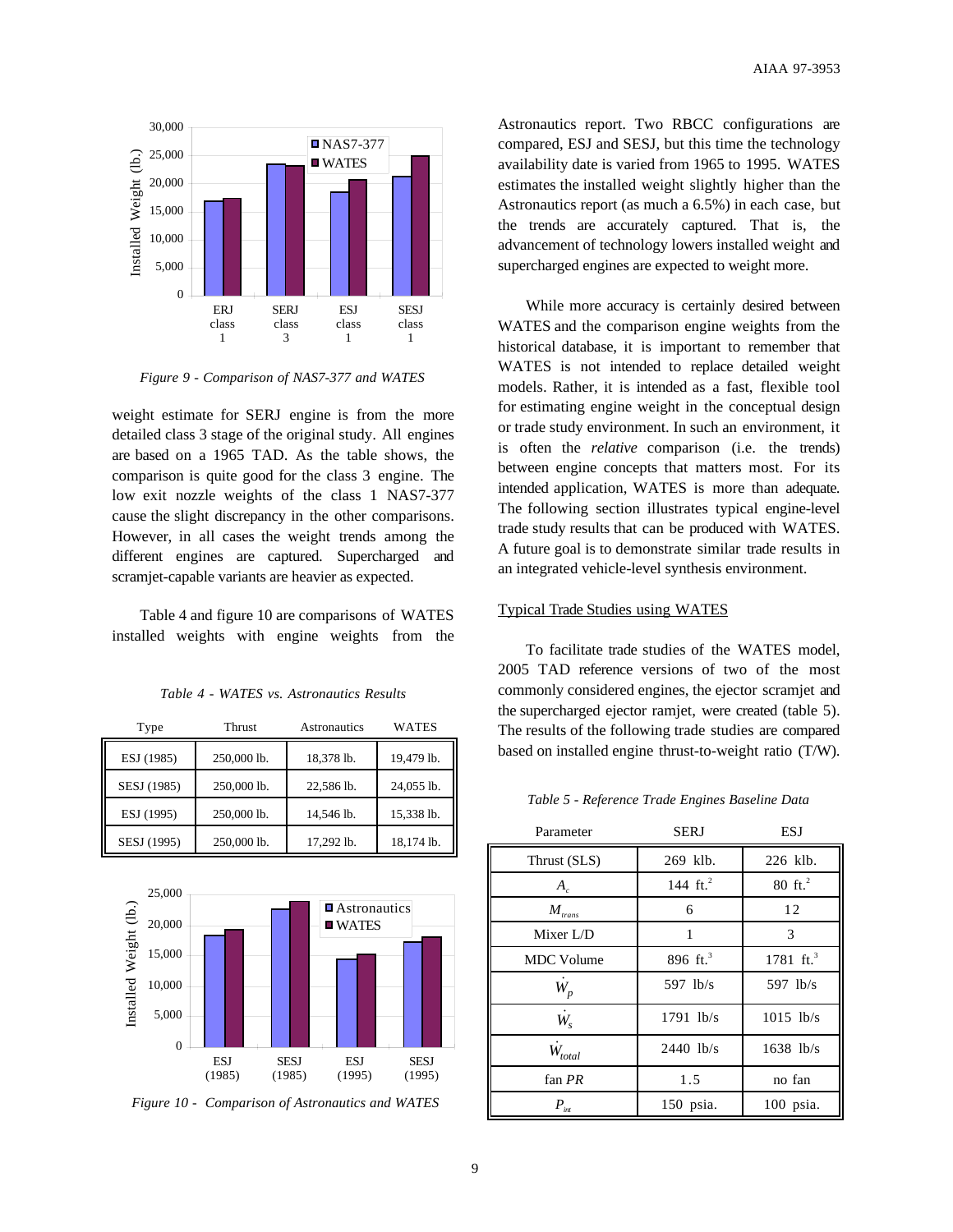Note, thrust in this ratio is measured at sea-level static (SLS) or takeoff flight conditions. Engine installed T/W is a very important parameter in advanced launch vehicle design. It can be affected by either thrust or engine weight. In an attempt to isolate the role of WATES (i.e. weight), the trade variables illustrated in the following comparisons are chosen to have a primary manifestation in weight. SLS thrust is kept constant. Certainly other trades studies of interest would affect both SLS thrust and weight (e.g. fan *PR*,  $A_c$ ,  $W_p$ ,  $P_{inl}$ ). The overall impact of *these* trades would require the re-evaluation of engine weight as well as performance (thrust). A number of engine performance codes exist that are capable of evaluating changing engine thrust (e.g. SCCREAM [16]).

The technology reduction factors (TRF's) applied to the various components of the engine have a significant effect on its installed T/W. These factors not only show the T/W increases predicted for RBCC propulsion, but also the promise held if those technologies can be achieved. Figure 11 shows predicted technology growth in RBCC engine installed T/W ratio for the reference SERJ and ESJ engines as technology availability date advances. The baseline engines assume a TAD of 2005.



*Figure 11 - SERJ and ESJ Thrust to Weight vs. TAD*

The length-to-diameter (L/D) ratio of the mixer duct is a factor modeled in WATES. L/D is important in comparing the relative advantages of ramjets and scramjets and also for determining an optimum transition Mach number for a scramjet. Figures 12 and 13 show the change in engine T/W versus mixer L/D for the two reference engine concepts.



*Figure 12 - SERJ T/W vs. Mixer L/D*



*Figure 13 - ESJ T/W vs. Mixer L/D*



*Figure 14 - T/W vs. Exit Nozzle Complexity*

Much of the complexity, and therefore weight, of the engine depends on whether or not the inlet and exit nozzles are fixed or variable geometry. The increased performance advantages of variable geometry over a wide flight range come at the expense of engine weight. The WATES results in figure 14 show the increase in the T/W's of the reference engines should fixed exit nozzles be selected rather than the baselined variable geometry configurations.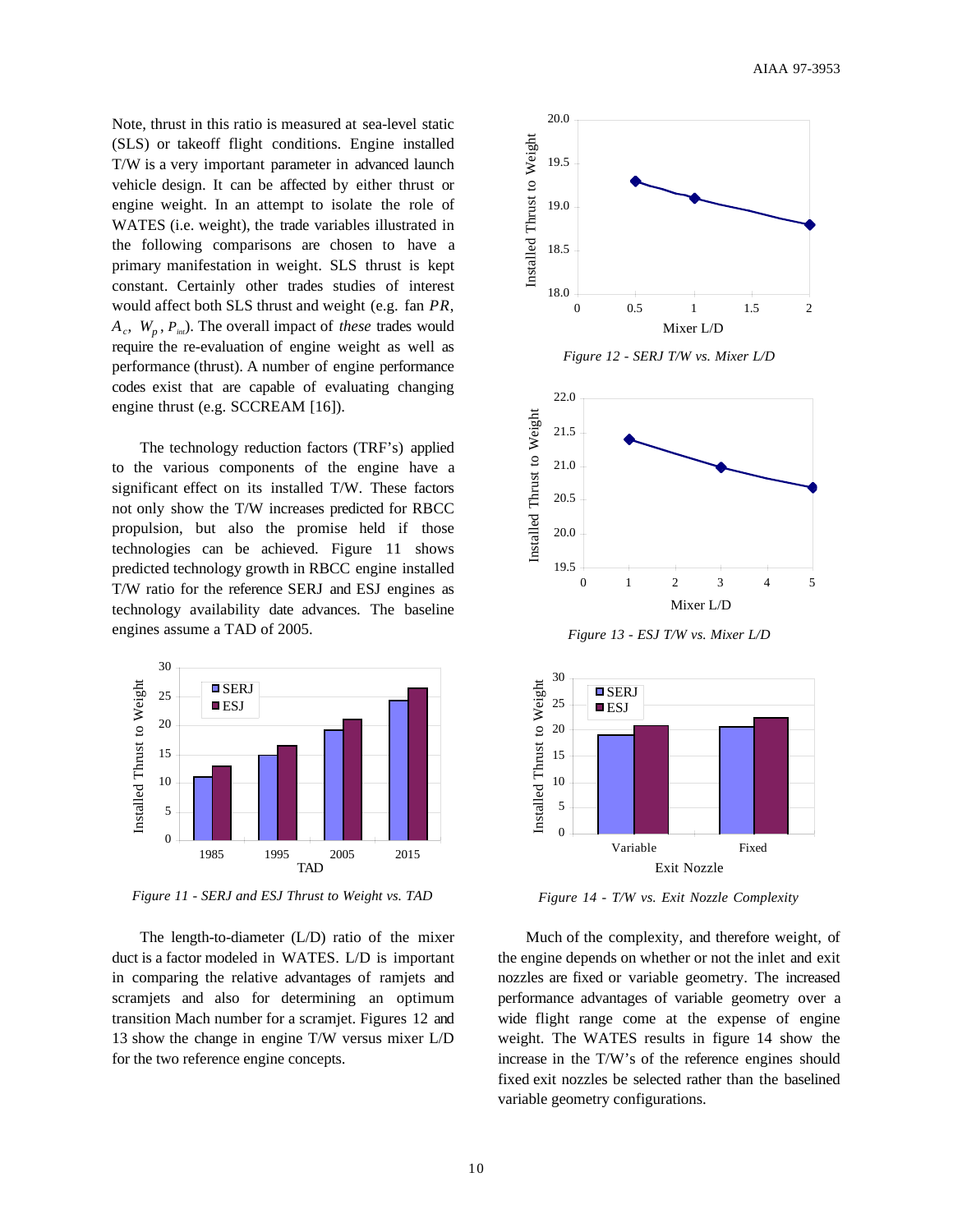As a final example of typical trade studies that can be performed with WATES, the effect of transition Mach number  $(M_{trans})$  was examined for the two reference engine configurations.  $M_{trans}$  directly affects the weight of the inlet and the exit nozzle in WATES. Since the inlet is the largest single component of an RBCC engine, this variable has a very strong effect on installed T/W as can be seen in figures 15 and 16. As in previous results, the vehicle-level impact of this trade is uncertain. Increasing  $M_{trans}$  will increase engine weight, but will simultaneously reduce the fuel weight required to reach orbit (i.e. increase average  $I_{\rm SD}$ ).



*Figure 15 - SERJ T/W vs. Transition Mach Number*



*Figure 16 - ESJ T/W vs. Transition Mach Number*

#### **CONCLUSIONS**

This paper presented a new set of weight estimating relationships for RBCC engines that have been created using a top-down regression analysis of historical engine designs. Independent variables in the WER's were chosen based on engineering insight, accuracy of the resultant curve fit, and availability to conceptual vehicle designers. The WER's were

assembled into a parametric spreadsheet-based weight estimation tool, WATES. For a given RBCC engine configuration and set of input data, WATES generates a formatted engine weight statement and an estimate of installed engine thrust-to-weight ratio. WATES was compared to specific engines from it's own database and a representative set of trade studies was presented. Among the specific conclusions drawn from this work are the following.

1. Given two approaches to developing parametric weight estimating relationships for RBCC engine components, WATES uses a 'top-down' approach of fitting regression curves to historical data and adjusting the curves to account for advanced technology and design innovation.

2. The historical database of RBCC engine designs is limited to two primary studies in the open literature one by the Marquardt Corporation in 1966 and one the Astronautics Corporation in 1987. While a number of engine 'paper point designs' are available in those studies, diversity of information with respect to several key variables is limited (e.g. thrust level, weight flow rates). As a result, the regression curves available in WATES should be used with caution when analyzing parameters outside of the database range.

3. Comparisons to engine point designs from it's own database showed WATES results to be reasonably accurate (within 6% - 7%). Perhaps more significant for conceptual design, WATES was shown to capture the relative weight trends evident between various engine concepts (e.g. fan vs. non-fan, increased technology availability date, etc.).

4. The WATES model is not intended to replace detailed weight analysis of RBCC engines. It is, however, intended as a fast and reasonably accurate tool for use in a multi-disciplinary conceptual vehicle environment. WATES is a public tool and is available on request from the authors.

# **FUTURE WORK**

The work reported in this paper is part of an ongoing research effort in parametric weight modeling for RBCC engines. The WATES model will continue to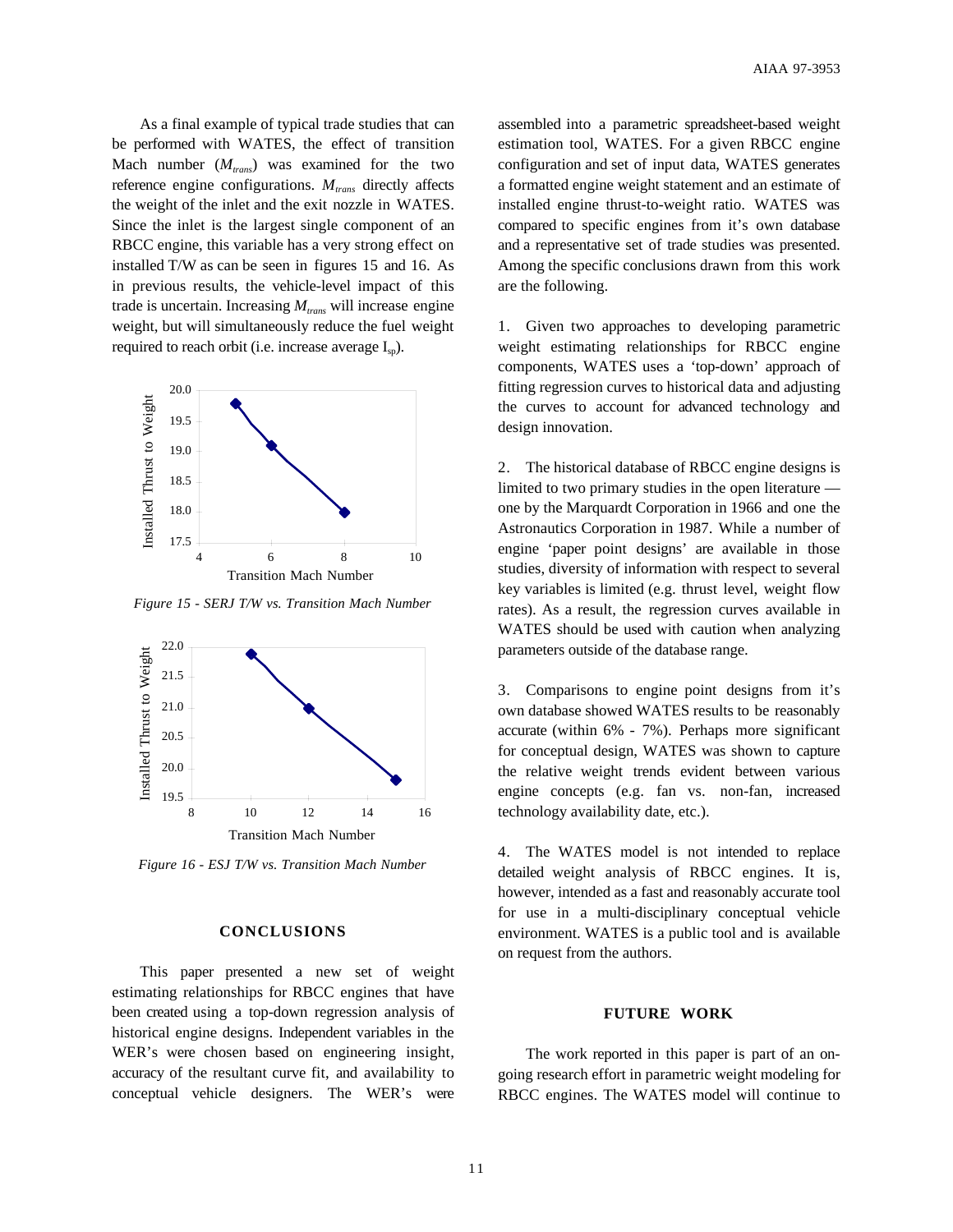be expanded and enhanced over the next few years. In particular, the following items are priorities for future work.

1. Expand the database used in the top-down component weight model to include results of current NASA-sponsored RBCC research. These new designs should add critical diversity in engine size, thrust level, and configuration. However, raw data must first be available in the open literature.

2. Transition WATES to a bottom-up engineering model. The more physics-based bottom-up approach will increase model fidelity and accuracy and reduce dependence on technology reduction factors. Creation of an engineering model for the mixer-diffusercombustor shell weight has already been initiated. This new model includes the effects of material strength properties, engine geometry, internal static pressure, and thermal and cooling requirements.

3. Integrate WATES into a automated computing framework for conceptual design. The ultimate goal of this research is to develop a design environment for overall RBCC vehicle synthesis. Just as WATES depends on inputs from the vehicle design (e.g. transition Mach number) and engine performance code (internal static pressure), the vehicle design depends on the engine weight from WATES. This non-hierarchic coupling between analysis tools lends itself well to a collaborative design framework where data is automatically exchanged between disciplinary analysis tools to converge or to even optimize an RBCC vehicle design.

# **ACKNOWLEDGMENTS**

This work was partially supported by NASA Langley under grant number NGT-1-52156 to the Georgia Institute of Technology for the Multidisciplinary Design and Analysis (MDA) Fellowship program. The authors would like Mr. Bill Escher of Kaiser - Marquardt for supporting the MDA Fellowship program as an industry partner and for providing a summer internship for David McCormick. Assistance from other members of the Aerospace Systems Design Laboratory at Georgia Tech is also appreciated.

# **REFERENCES**

- 1. Escher, William J. D., and Flornes B. J., "A Study of Composite Propulsion Systems for Advanced Launch Vehicle Applications." Final report for NASA contract NAS7-377, The Marquardt Corporation, Van Nuys, CA, April 1967, Vol. 1 - 9.
- 2. Congelliere, J., Prevatte, N., and Lime, J., "Advanced Ramjet Concepts, Vol. II Ejector Scramjet Technology." Final report for USAF contract AFAPL-TR-67-118, The Marquardt Corporation, May 1968.
- 3. Odegaard, E. A., and Stroup K. E., "1966 Advanced Ramjet Concepts, Vol. VIII Ejector Ramjet Engine Tests, Phase I." Final report for USAF contract AFAPL-TR-68-118, The Marquardt Corporation, January 1968.
- 4. Escher, W. J. D., "Synerjet for Earth/Orbit Propulsion: Revisiting the 1996 NASA/Marquardt Composite (Airbreathing/Rocket) Propulsion System Study (NAS7-377)." AIAA paper 96- 3040, July 1996.
- 5. Foster, Richard W., Escher, W. J. D., and Robinson, J. W., "Air Augmented Rocket Propulsion Concepts." Final report for USAF Astronautics Laboratory contract AFAL-TR-88- 004, Astronautics Corporation, April 1988.
- 6. Escher, William J. D., ed., *The Synerjet Engine: Airbreathing/Rocket Combined-Cycle Propulsion for Tomorrow's Space Transports*, SAE PT-54, Society of Automotive Engineers, Warrendale, PA, 1997.
- 7. Turner, James E., and Hueter, U., "Status of the Advanced Reusable Transportation Technologies Project." AIAA paper 97-2856, July 1997.
- 8. Dijkstra, F., Maree, A. G. M., Caporicci, M., and Immich H., "Experimental Investigation of the Thrust Enhancement Potential of Ejector Rockets." AIAA paper 97-2756, July 1997.